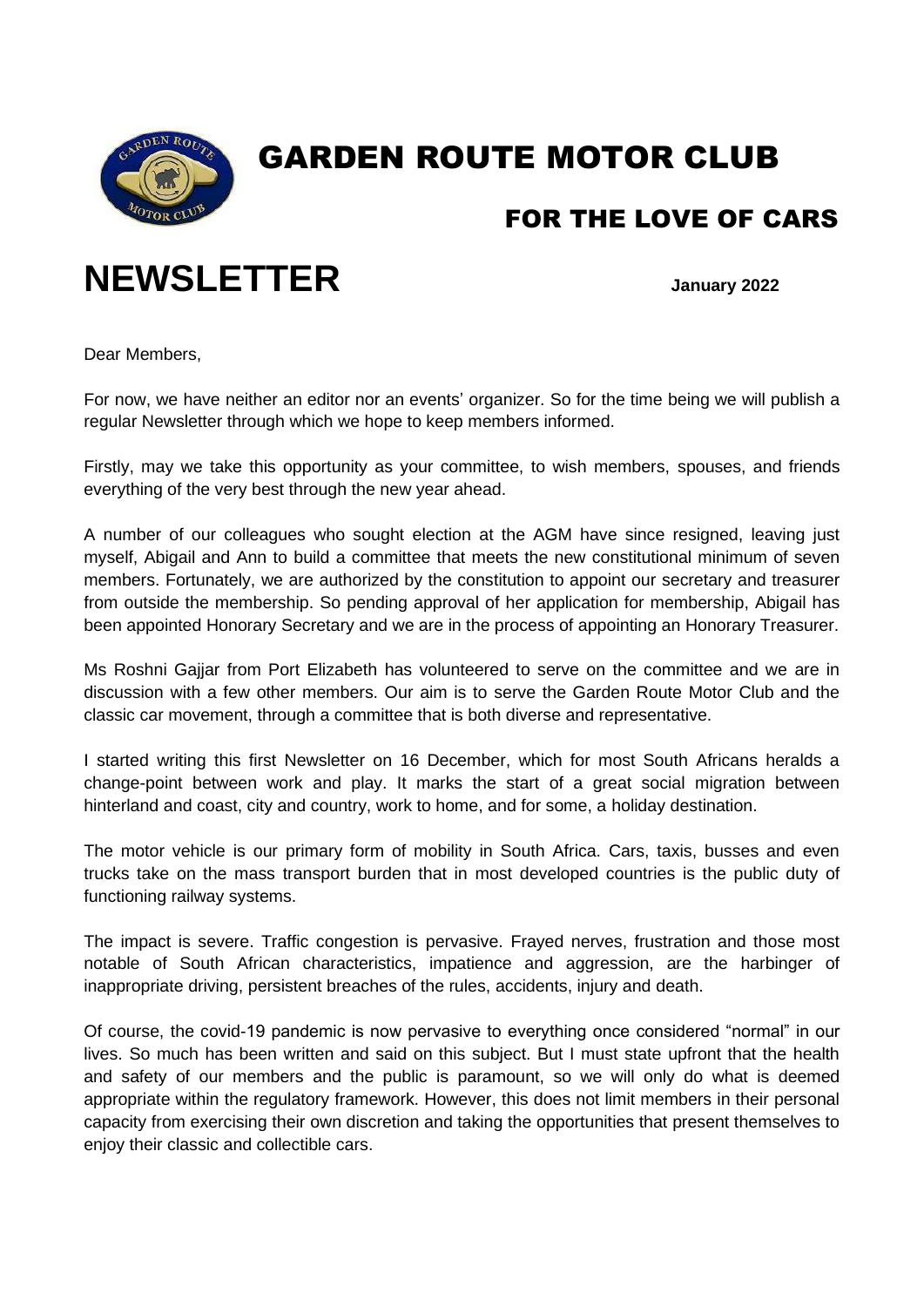Here in the GARDEN ROUTE, we live within and enjoy one of the great environmental treasures of our country. We have seen less of our overseas visitors for now, but from what we have experienced, our town and region has benefitted from an increase in intra-national travel. And it is still possible that as we exit this omicron fueled Fourth Wave of Covid, our overseas visitors will return for our real summer, from February through to Easter.

Besides the seasonal ebb and flow of tourism, we have over the past decade, experienced a more permanent southwards migration into the Western Cape and Garden Route. Both rich and poor, each with different purpose, have made this relocation commitment, increasing demand on public services and infrastructure.

One such is the N2, for which the centre of Knysna acts like a venturi to the surge of through traffic, including a reported 600 to 800 trucks per day in both directions.

Financially secure retirees make up an important sector of this relocation. This has brought new members to our club, which has grown almost fourfold in size over the past decade. During this period, the Knysna Motor Show also developed into a major event on the national calendar, alongside the Simola Hillclimb. We have been very fortunate over this period to benefit from the hard work and extensive network of our former chairman, Peter Pretorius, who with a small team devoted a significant portion of his life to the club's affairs.

But Peter and his committee are no longer in office. No succession was put in place and the revised constitution makes it more difficult to form a committee. But one person stayed with her longstanding dedication to the club and its members. Thank you to Ann Griffiths. You carry the baton from past to future.

There are a number of club formalities that demand our immediate attention as a committee.

- Three members must volunteer to accept an appointment as fiduciary officers of the club on behalf of the membership. They must be involved in the management of the club, so membership of the committee is a prerequisite.
- An independent review of the club finances has been commissioned. This will establish the baseline accounts for adoption by the new committee. Also, tax returns not yet signed off by SARS will be reviewed and if necessary, the appropriate risk profile will be accounted for. We will keep members fully informed of progress in this respect.
- Once it is properly constituted, the new committee must elect its chairperson.
- One of the first items to be placed on the committee agenda is to initiate a competent review of the constitution.

I will circulate separately in due course, a summary of the key background regulatory issues we have to comply with as a club. In addition, I will share my involvement in those bodies associated with our movement to whom we are formally affiliated, where a great deal of work is being done on a voluntary basis by countless enthusiasts worldwide, to ensure that the freedom to use classic and collectible vehicles remains secure into the future.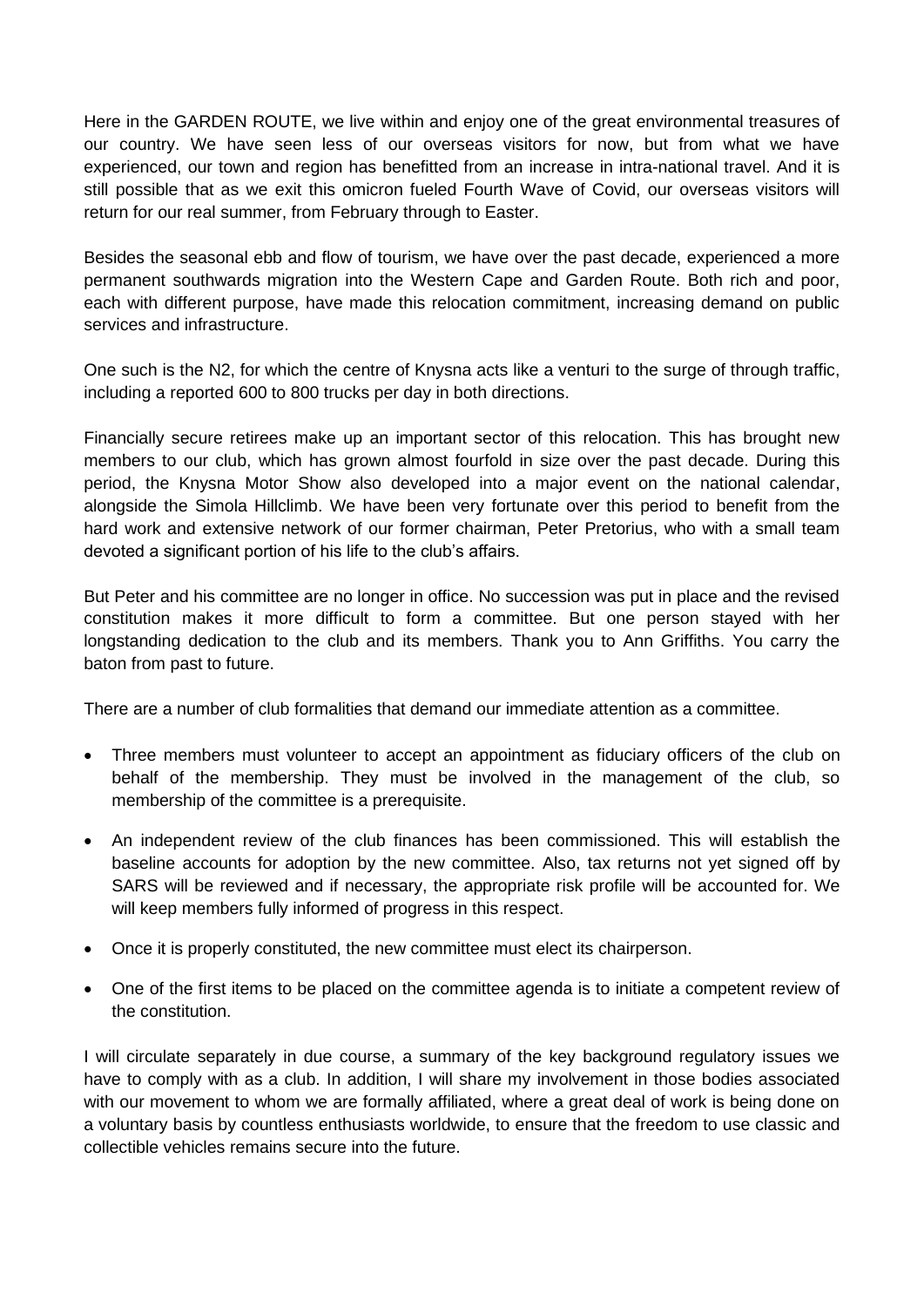Finally, we must get to grips with the fundamental purpose of Garden Route Motor Club.

- This is not necessarily about what it might have been.
- Nor even what it is currently perceived to be.
- This is about how we choose as a club to play our unique part within a broader national community of recreational clubs that are associated with the ownership, preservation and restoration of historic, heritage, vintage, classic and future classic vehicles.

Our vehicles and their period associated equipment, tools and automobilia, represent an important part of the industrial and automotive cultural heritage we have inherited; through which we have lived; and that we plan to pass on to a future generation.

There are essentially two forms of historic vehicle club.

- Those dedicated to a specific marque, such as the MG Car Club South Cape, which is part of a national and global network of MG clubs;
- Local or regional clubs that bring together owners and enthusiasts with a common interest in classic and collectible cars, independent of marque, origin or era.

Garden Route Motor Club is a local area recreation club that caters for owners who primarily reside, or have seasonal homes, within the Bitou and Knysna municipalities. The origin of the club goes back to the early 1980's in Plettenberg Bay and we achieved stand-alone status as an affiliate of SAVVA in the mid-1990's.

Our common interest in classic and collectible cars is facing an increase in modern regulatory trends that if unchecked, will impose severe environmental and technical constraints as part of a drive to optimize safety and efficiency and minimize carbon and hazardous emissions.

Our demographic profile as a club presents both opportunity and threat. We have a range of capacity and capability within our current membership to contribute meaningfully to a resolution of the above. But the battle itself may require the mobilisation of modern engagement tactics that perhaps only a new generation of enthusiasts might understand.

This is the modern world of classic car ownership that lies ahead for us and our successors.

So the immediate future may be less about the interminable small things that bedevil our individual historic, veteran and vintage vehicles and more about our collective contribution to the fight for preservation of our greater common interest. Community over individual.

The New Year will bring time and opportunity to enjoy our classic and collectible cars. We may do this together with MGSCC, in support of SCOCC or other clubs like ours, representing national marque clubs such as Austin Healey, Morgan, Jaguar, etc., or simply on our own in the form of public displays, mini-tours or technical gatherings.

Brian Bruce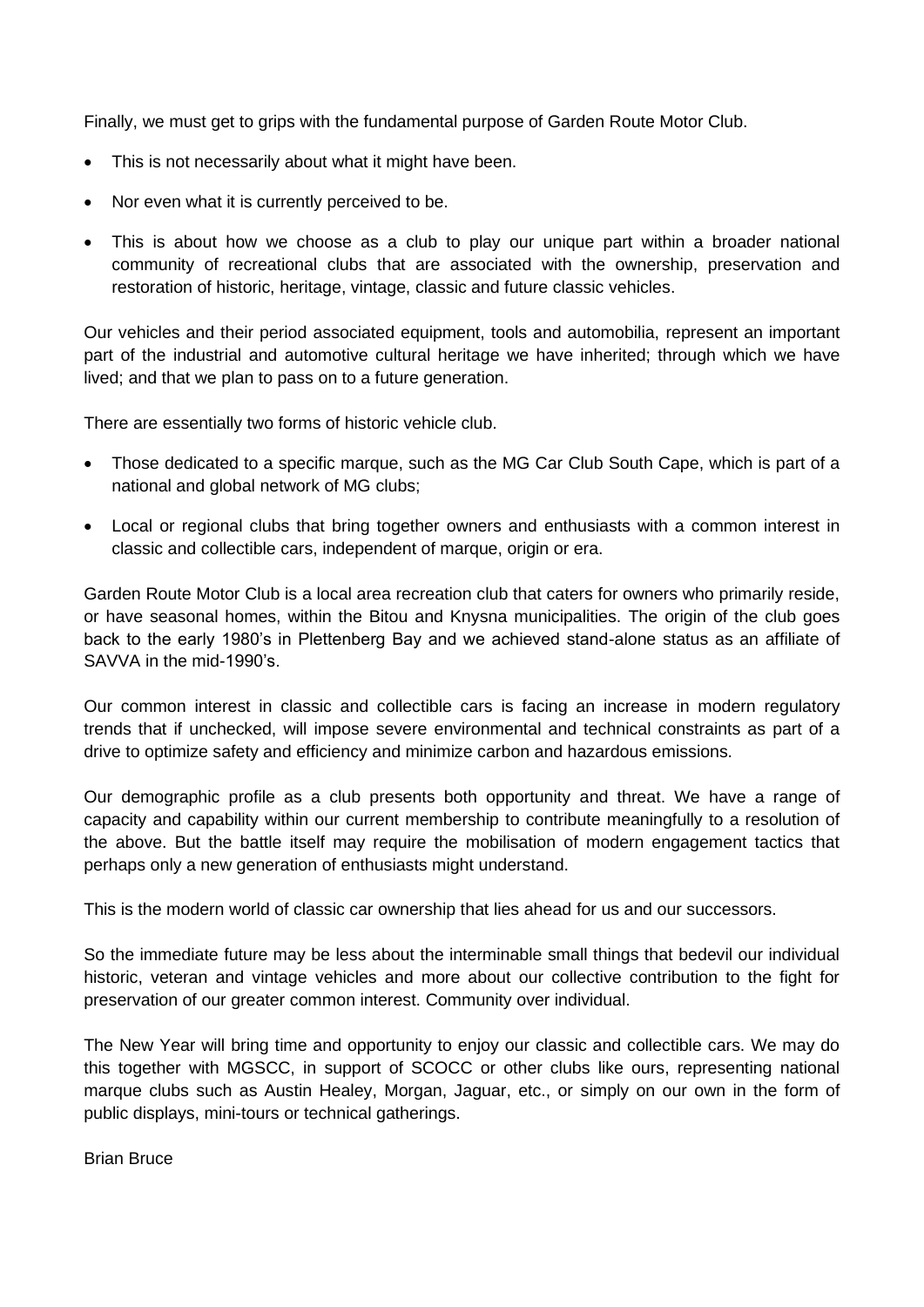#### **PROVISIONAL EVENTS CALENDER FOR JANUARY TO JUNE 2022**

#### **January**

| 16              | <b>Sunday</b>   | <b>Social</b>    | <b>New Members Get Together *</b>       | <b>GRMC</b>  |  |
|-----------------|-----------------|------------------|-----------------------------------------|--------------|--|
|                 |                 |                  | * Event Postponed *                     |              |  |
| 30              | Sunday          | Social           | <b>Breakfast Run</b>                    | <b>MGSCC</b> |  |
| <b>February</b> |                 |                  |                                         |              |  |
| 10/11           | Thurs/Fri       | Rally            | Veterans Tour Calitzdorp to George      | <b>SCOCC</b> |  |
|                 | 12/13 Sat/Sun   | Display          | George Old Car Show                     | <b>SCOCC</b> |  |
| 20              | <b>Sunday</b>   | <b>Social</b>    | <b>Jakkalsvlei Lunch</b>                | <b>GRMC</b>  |  |
| 27              | Sunday          | Social           | <b>Breakfast Run</b>                    | <b>MGSCC</b> |  |
| <b>March</b>    |                 |                  |                                         |              |  |
| 16              | Wednesday       | <b>Social</b>    | <b>Lunch Run to Enrico's</b>            | <b>GRMC</b>  |  |
| 27              | Sunday          | Social           | <b>Breakfast Run</b>                    | <b>MGSCC</b> |  |
| <b>April</b>    |                 |                  |                                         |              |  |
| $\mathbf{2}$    | <b>Saturday</b> | <b>Technical</b> | <b>Scribante Collection George</b>      | <b>GRMC</b>  |  |
| 24              | Sunday          | Social           | <b>Breakfast Run</b>                    | <b>MGSCC</b> |  |
| 28/5            | Thur/Thur       |                  | National Tour Wilderness & Garden Route | <b>AHCSA</b> |  |
| <b>May</b>      |                 |                  |                                         |              |  |
| 1               | <b>Sunday</b>   | <b>Display</b>   | <b>Knysna Motor Show</b>                | <b>GRMC</b>  |  |
|                 |                 |                  | * Event under review                    |              |  |
| 6/8             | Fri/Sun         | Competition      | Simola Hillclimb                        |              |  |
| 21/22           | Sat/Sun         | <b>Social</b>    | Last Night of the Proms PLZ             | <b>GRMC</b>  |  |
| 29              | Sunday          | Social           | <b>Breakfast Run</b>                    | <b>MGSCC</b> |  |
| June            |                 |                  |                                         |              |  |
| 8/11            | <b>Wed/Sat</b>  | <b>Technical</b> | <b>Tour Eastern Cape</b>                | <b>GRMC</b>  |  |
|                 | Sunday          | Social           | <b>Breakfast Run</b>                    | <b>MGSCC</b> |  |

Social Events may not qualify for SAVVA sanction

We will add more detail to the above list in the new year and finalise the second half-year events calendar in due course, but the following dates have already been set

| <b>MGSCC</b> | <b>Breakfast Runs</b>         | Last Sunday of each month. |
|--------------|-------------------------------|----------------------------|
| <b>GRMC</b>  | <b>Annual General Meeting</b> | 21 August                  |
| <b>GRMC</b>  | Heritage Day Bonnets Up       | 27 September               |
| <b>GRMC</b>  | Year-end Lunch                | December                   |
| <b>MGSCC</b> | Gasoline Ally Braai           | December                   |